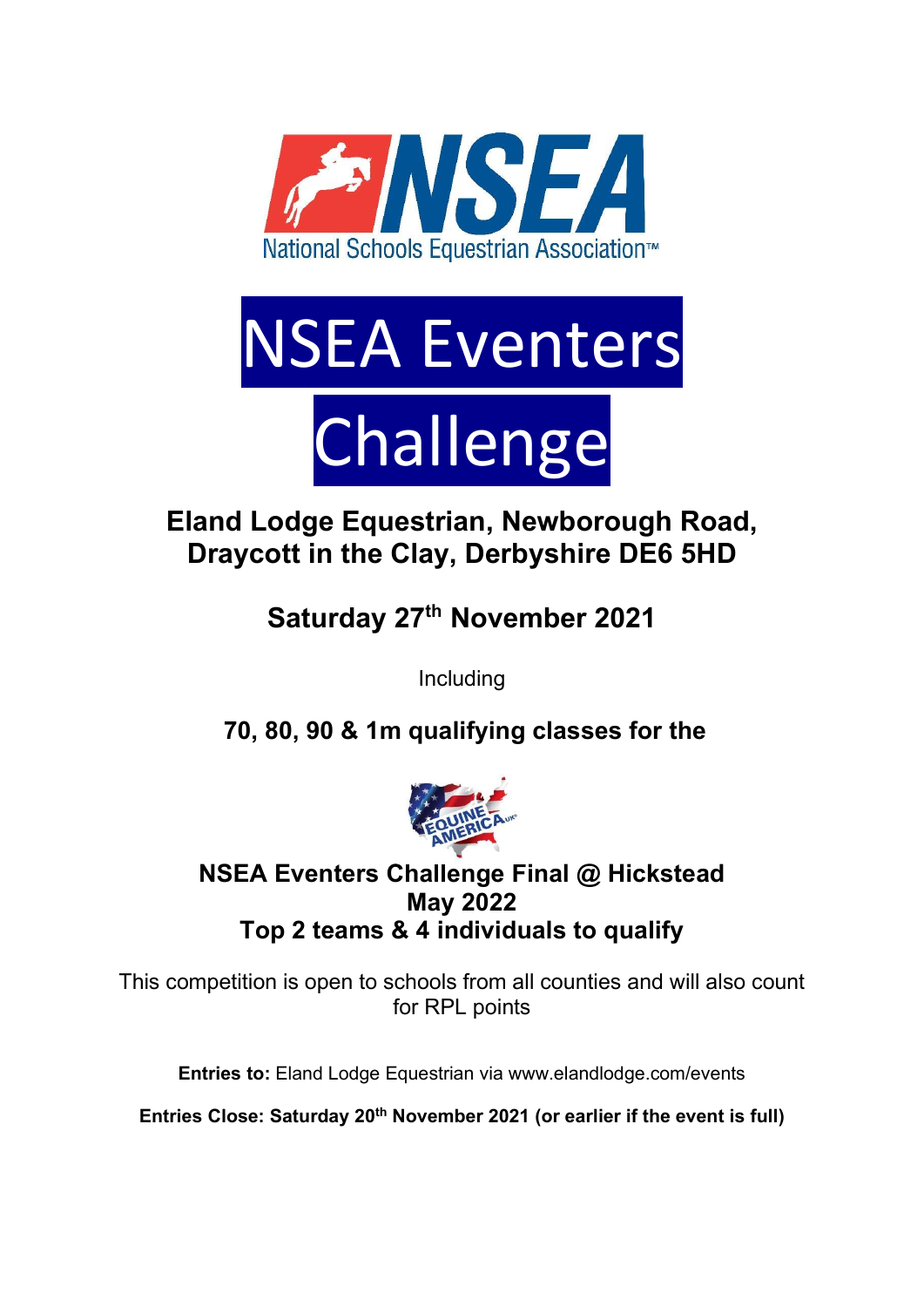The Course is made up of SJ & simulated XC fences with an optimum time & no style marks. Larger arenas may use secured XC portables. Riders will jump a series of show jumps and then proceed immediately into the XC phase which is run on an optimum time of 350- 375m/m.

Class 1 Mini 70-75cm Team & Individual (Hickstead qualifier) Single phase. All team riders automatically count as individuals.

Class 2 Novice 80-85cm Team & Individual (Hickstead qualifier) Single phase. All team riders automatically count as individuals.

Class 3 Intermediate 90-95cm Team & Individual (Hickstead qualifier) Single phase. All team riders automatically count as individuals

Class 4 1m-1.05 Open Team & Individual (Hickstead qualifier) Single phase. All team riders automatically count as individuals

Teams of 3 or 4, best 3 scores to count

Entry Fee for classes 1 - 4 = £30 per rider per round including Paramedic First Aid Cover

Entries close: Saturday 20th November 2021 (or earlier if the event is full)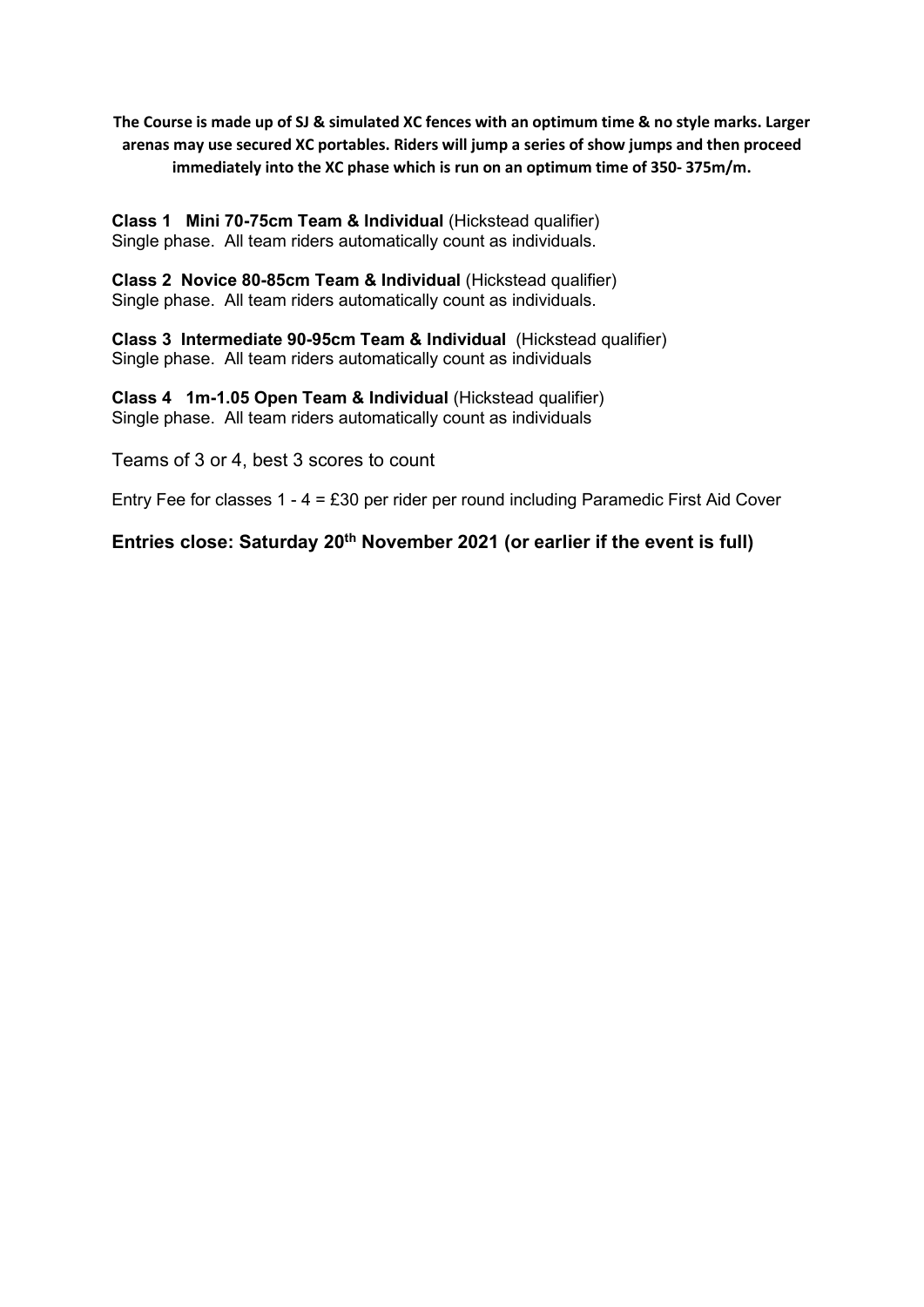

#### NSEA Eventers Challenge Rules for Scoring 2021-22

The intention of these rules is to reward riders who have a clear round and to penalise riders who have jumping penalties or who are significantly faster than the Optimum Time. Where there are several competitors with a clear round, then the nearest to the Optimum Time will win, rewarding an appropriate judgement of pace around the course.

EC1) Open to Teams and Individuals

- Riders will jump a course of 5-8 show jumps and then proceed immediately into the XC phase of 8-15 simulated XC fences, depending on the size of the arena
- The speed for the XC phase will be between 320m/m to 375m/m depending on the size of the arena – smaller arena = tighter turns which slow you down. A larger arena with flowing lines will ride on a quicker time. The speed for each class will be given in the schedule or on the noticeboard at the event. Times will be recorded to one-hundredth of a second if the timing equipment allows.
- NSEA/BE Eventing Rules for tack and rider equipment for XC.
- There will be no style mark. No age restriction on the mini (70/75) class.
- Top two teams and 4 Individuals at each height to qualify for the NSEA Eventers Challenge Championship to be held at Hickstead in May.

EC2) Dress: XC colours, body protectors are compulsory. Hair must be above collar length, long hair to be kept in place in a hair net. Rider must wear BE approved skull caps, no fixed peak SJ hats.

EC3) The competitor with the fewest penalties wins. In the event of a tie, the competitor closest to the optimum time will be the winner. In the team competition, the total of the best three scores is used to place the team. The combined difference from the Optimum Time of the 3 best scores is used to break any ties.

EC4) The top 2 teams & 4 individuals at each qualifier will qualify for the NSEA Eventers Challenge Championship.

EC5) Organisers are asked to ensure that the XC phase includes elements that give a choice about the track and therefore the time taken. Organisers are asked not to display a clock showing the time taken visible to the rider to as the aim is to educate riders to ride by feel.

| Knockdown (to include SJ and knockable xc fences)                                                                           | 4 penalties |
|-----------------------------------------------------------------------------------------------------------------------------|-------------|
| 1st Refusal                                                                                                                 | 4 penalties |
| 2nd Refusal                                                                                                                 | 8 penalties |
| 3rd Refusal                                                                                                                 | Elimination |
| Rider Fall                                                                                                                  | Elimination |
| Horse Fall                                                                                                                  | Elimination |
| Starting before the bell, retaking an obstacle already jumped, error of course<br>or outside assistance                     | Elimination |
| Where the Optimum Time is 120 seconds or less, for every commenced<br>second in excess of 10 seconds under the optimum time | 1 penalty   |
| Where the Optimum Time more than 120 seconds, for every commenced<br>second in excess of 15 seconds under the optimum time  | 1 penalty   |
| Exceeding time limit (2 times the Optimum Time)                                                                             | Elimination |

Penalties are awarded as follows